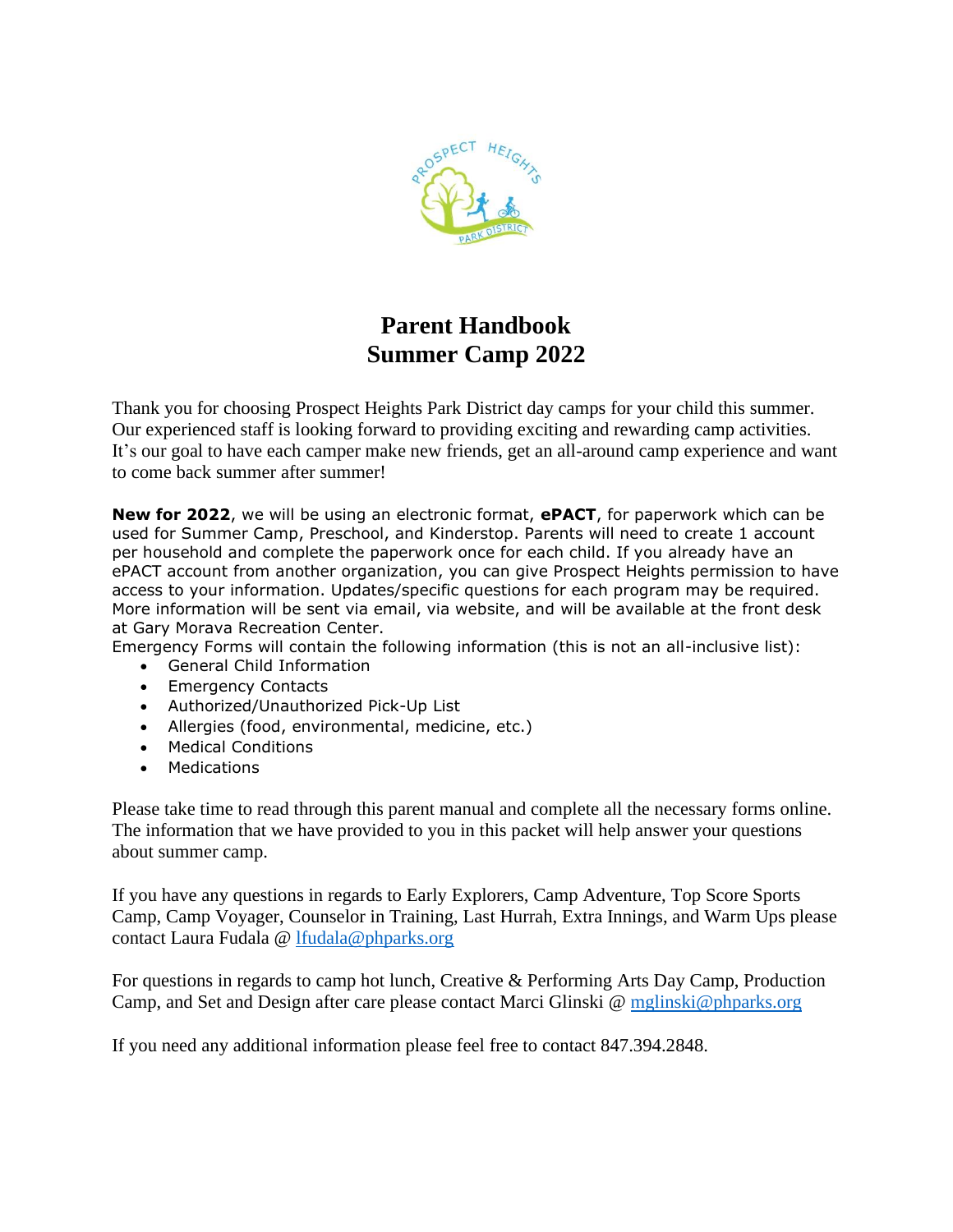## **About the Staff**

Our coordinators are seasoned staff members and are currently pursuing or have completed a college degree. All staff are required to attend staff training prior to the start of camp. All staff are CPR/AED and Basic 1<sup>st</sup> Aid certified. Prior to the start of camp, we will email out a list of our camp staff with a bio to get familiar with the staff who will be taking care of your child during camp hours.

# **HOW TO REGISTER**

- 1. Camp Registration forms are available online or can be picked up at GMRC**.**  Registration can either be completed online at [www.phparks.org](http://www.phparks.org/) or in person at the Gary Morava Recreation Center.
- 2. Once registered you will receive an email notification to complete your ePACT account.
- 3. Create an ePact account and complete the General Child Information, Emergency Contacts, Authorized/Unauthorized pick-up list, allergies, medical conditions and medications forms. This is mandatory and must be complete by your child's first day of camp.

# **CAMP OFFERINGS**

We offer one-week sessions a five-day (M-F) three-day (M, W, F) and/or two-day (T/Th) No exceptions will be made. Creative and Performing Arts Camp, Camp Voyager, and Counselor in Training are a 5 day a week program.

## **REFUND AND CANCELLATION POLICY**

- 1. **Refunds may be given the Fridays before the week of billing for complete sessions. All refund requests must be made in writing to the Supervisor. Payments are not Prorated due to vacation or illness.**
- 2**. Registration deadline for all camps is Friday by 12pm-prior to the new session. A \$10 late fee will be applied for registration taken after the deadline.**

# PAYMENT PLAN OPTIONS/DEADLINES 2022 SUMMER CAMP

#### *Option 1- Automatic Bill Pay*

*1. Sign up for all your camp needs.*

*2. You will be enrolled in camp billing*

*3. Cancellations can be made on Fridays by noon (12pm) before the week of billing. Option 2- Pay as you go*

*Register as you go and pay in full after the camp billing date as passed for the pertaining session. No registrations will be excepted until the information on ePact is completed.* 

| <b>Week 2 Due 6/6</b>               | <b>Week 5 Due <math>6/27</math></b> | <b>Week 8 Due</b> $7/18$ |
|-------------------------------------|-------------------------------------|--------------------------|
| <b>Week 3</b> Due $6/13$            | <b>Week 6</b> Due $7/5$             | <b>Week 9 Due</b> $7/25$ |
| <b>Week 4 Due <math>6/20</math></b> | <b>Week 7</b> Due $7/11$            | <b>Week 10</b> Due $8/1$ |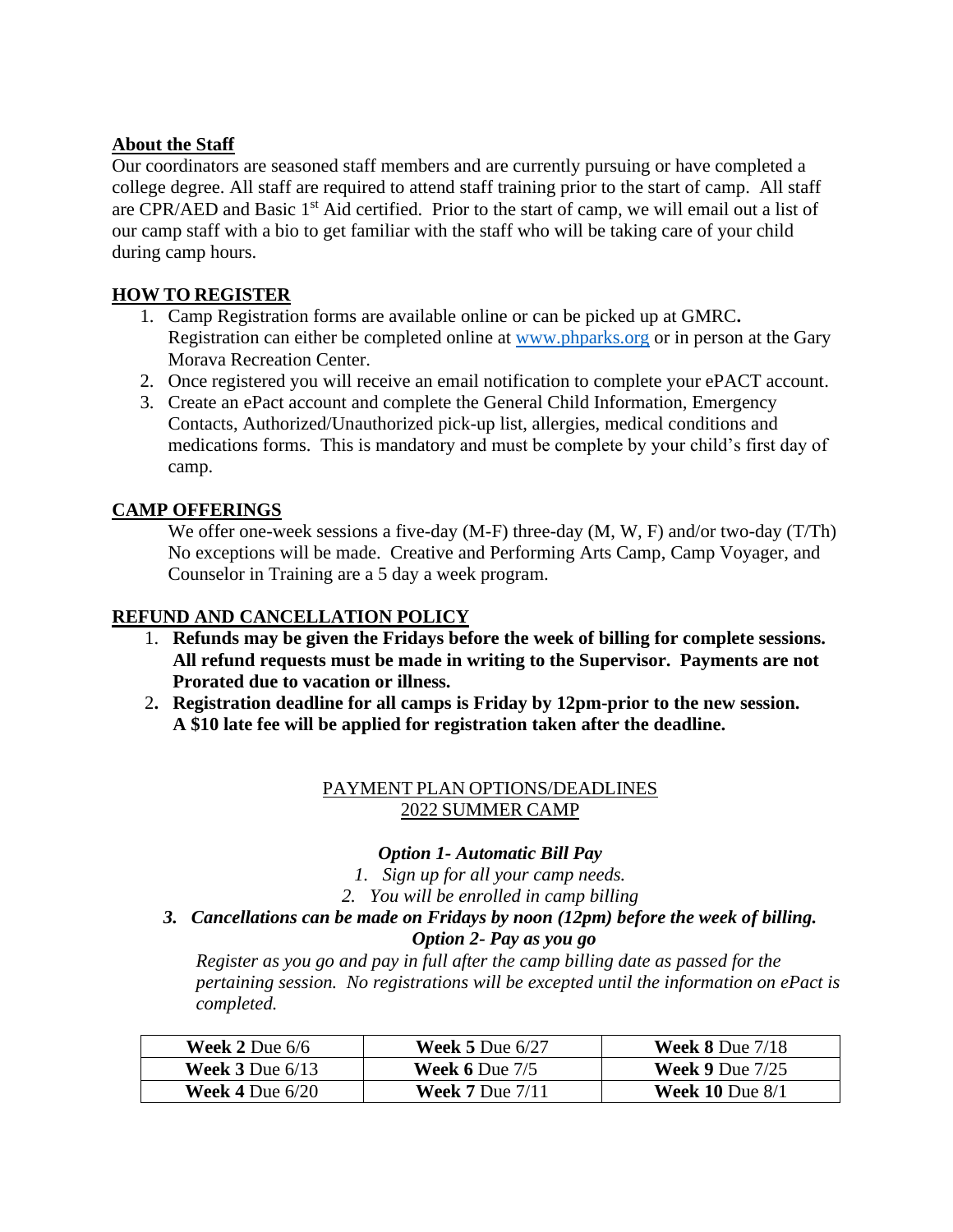## **Drop-off and Pick-up Locations**

| <b>CAMP</b>            | DROP-OFF                     | PICK-UP                     |
|------------------------|------------------------------|-----------------------------|
| Early Explorers Camp   | Inside Preschool Rm A        | Inside Preschool Rm A       |
| Camp Adventure (5Y-    | Curbside Elm St.             | Curbside Elm St. North      |
| 7Y)                    | Northbound                   | Bound                       |
| Camp Adventure (8Y-11) | <b>GMRC-</b> Curbside Picnic | <b>GMRC-Curbside Picnic</b> |
|                        | Shelter (near playground)    | Shelter (near playground)   |
| Top Score Sports Camp  | Curbside @ Eisenhower        | Curbside @ Eisenhower       |
|                        | School                       | School                      |
| Counselor in Training  | Curbside in front of         | McDonald Ball Field         |
|                        | <b>GMRC</b>                  | Parking Lot                 |
| Warm Ups & Extra       | Inside of GMRC Rm 2          | Inside of GMRC Rm 2         |
| Innings                |                              |                             |
| Performing Arts Camp   | Curbside in front of         | Curbside in front of        |
|                        | <b>GMRC</b>                  | <b>GMRC</b>                 |
| Last Hurrah            | 5Y-7Y curbside Elm St        | Curbside in front of        |
|                        | Northbound, 8Y-and           | GMRC-8Y and older           |
|                        | older inside of GMRC         | 5Y-7Y Curbside              |
|                        | Gym                          | Northbound Elm St.          |
|                        |                              |                             |

**TOP SCORE SPORTS CAMP FAMILIES**- AT 9AM YOUR CHILD SHOULD BE DROPPED OFF DIRECTLY AT EISENHOWER SCHOOL, USE THE MAIN DOORS. IF YOU ARE BRINGING YOUR CHILD LATE TO CAMP BRING THEM DIRECTLY TO EISENHOWER. ALSO, PLEASE CONTACT OUR OFFICE (847-394-2848) PRIOR TO DROP OFF SO WE CAN CONTACT STAFF AS THE DOORS WILL BE LOCKED.

#### **BEFORE AND AFTER CARE SIGN-IN/SIGN-OUT PROCEDURES**

- Children enrolled in the before care and after care program are not permitted to arrive or leave the program without approval from an adult.
- Children will NOT be released to an individual whose name is not listed on the authorized pick-up list.
- Staff may require photo identification of anyone picking up a child.
- Children who are enrolled in Warn Ups, Extra Innings, Camp Swim Lessons, and Top Score Sports Camp will be walked back and forth by camp staff.

# **LATE PICK-UP**

If a parent/guardian arrives after the designated ending time of After Camp Care (6:00pm) late charges will apply at a rate of \$1.00 per minute, beginning at 6:01pm. In the event a child is not picked up after 15 minutes, the emergency phone numbers will be called. If the emergency contact cannot pick up the child, the Supervisor of Recreation will be notified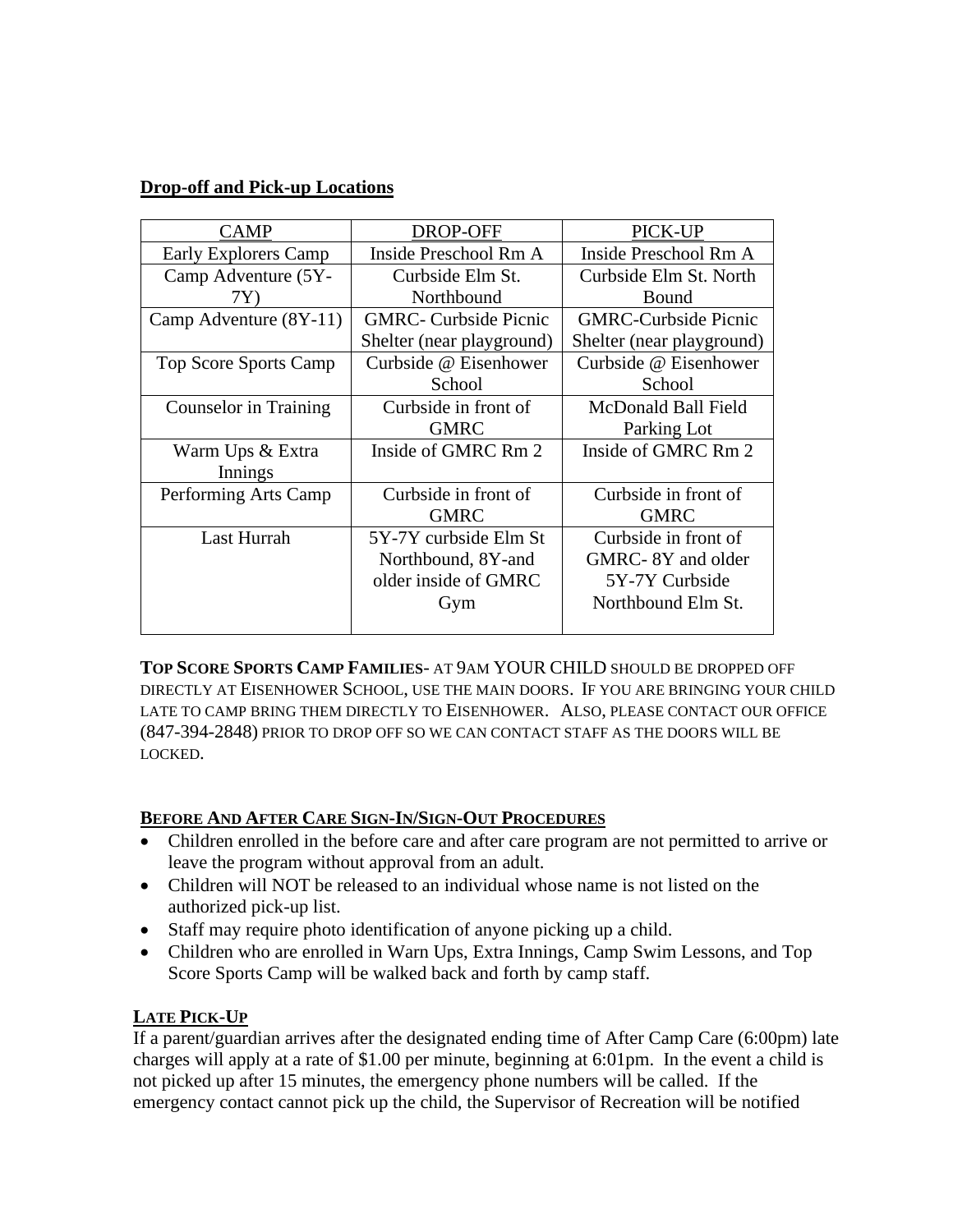immediately. The Supervisor will advise on further arrangements. (Police may be contacted to remain with the child or arrange pick-up from the Prospect Heights Police Department). Frequent or recurring late pick-up may result in suspension or termination from the program. **Late fees apply at 3:15pm for campers not enrolled in After Care at the 1.00 per minute.**

# **Camp Attire/What to bring to Camp**

For the safety of the children, campers should wear comfortable gym shoes, socks and clothing. Please keep in mind that our camps provide an active setting, therefore we recommend that campers are dressed accordingly and leave valuable clothing and accessories at home. Children are responsible for all their own belongings. **Please write the child's name on all belongings for easy identification if lost or misplaced**. Children need to bring the following items with them to camp every day unless otherwise specified:

- Lunch (non-perishable, refrigeration not available).
- Beverage (juice, pop, water bottle, etc)
- Backpack
- Hand sanitizer
- Sunscreen- please note the park district does not provide sunscreen nor will the staff apply the sunscreen to a camper. It is your responsibility to apply sunscreen prior to camp and educate your child on how to apply the sunscreen. Spray sunscreen is recommended.
- Towel
- Swim Suit
- Supplies: crayons, markers, glue stick, and scissors. These items should be in a zip lock bag or a supply pouch with your child's name labeled on it.
- Facial covering- if mandated. Ensure your child has extra facial coverings in their backpacks.

#### **Personal Belongings**

The park district highly discourages campers from bringing their own equipment to camp. This includes valuable items, especially toys, trading cards, and electronic devices. The Prospect Heights Park District and its employees are NOT responsible for your child's personal belongings.

If your child needs to bring their cell phone to camp it must remain in their backpack. cellphones may only be used if it's an emergency and their counselor has given the camper permission. Abuse of a cell phone will result in the cellphone being taken away and given to the parent at the end of the camper's day. Parents if you need to contact your child during the day, please call the main park district phone # at 847.394.2848

# **Field Trips and In-House Event**

For summer 2022, Camp Adventure, Top Score Sports, Camp Voyager and Creative and Performing Arts Camps will have off-site field trips and in house events. Camper will be transported via school bus unless otherwise noted.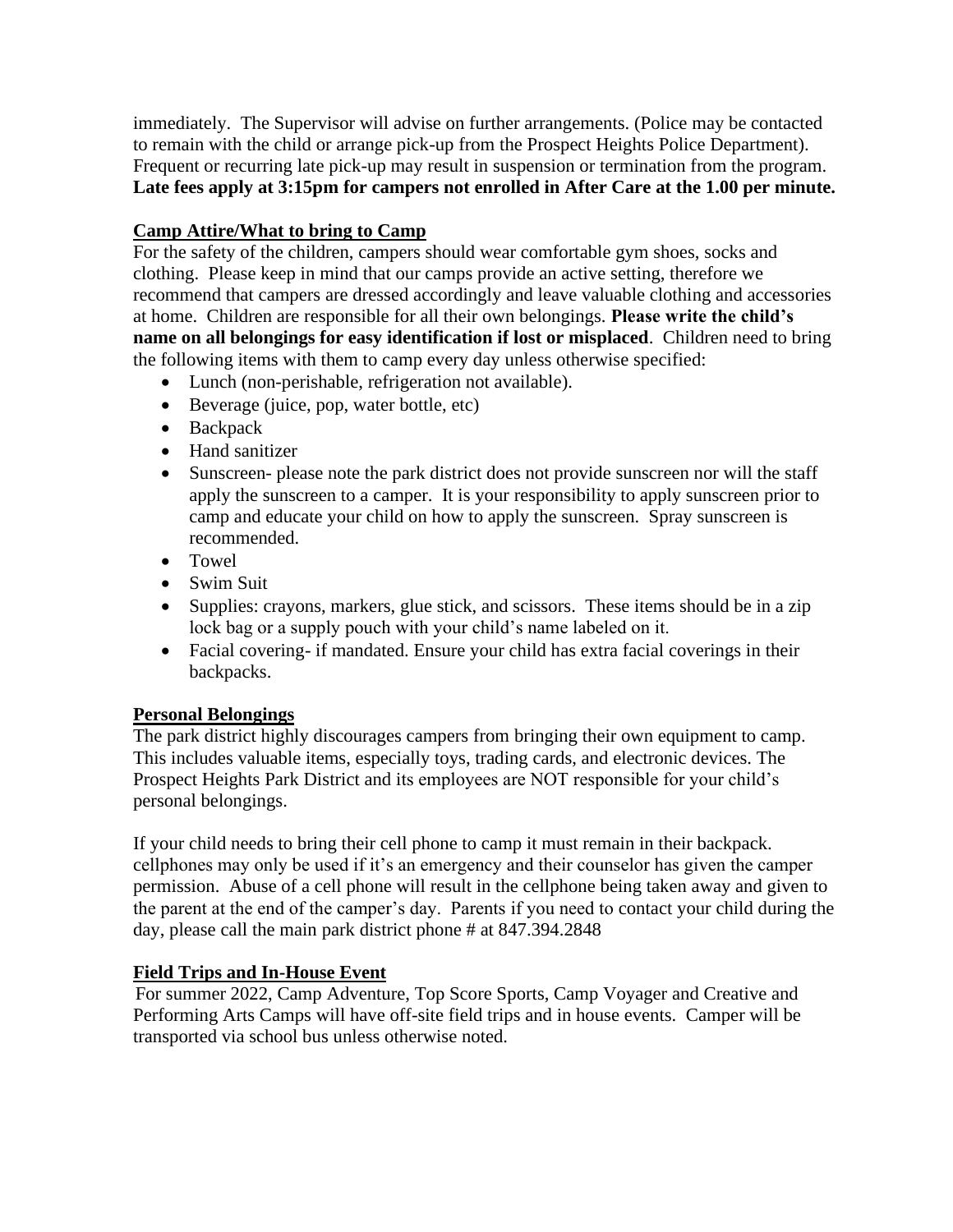#### **Weekly Activity Calendars**

Each camp will have a specific weekly calendar. The calendars will be emailed out on Mondays.

#### **Lunch**

A lunch must be brought to camp each day (peanut free lunches are encouraged). The Prospect Heights Park District does not refrigerate or heat camper lunches. Please plan your child's lunch accordingly.

Children are encouraged to eat their entire lunches. Parents, please help reinforce rules at home with your child. Please make sure your child will eat the food that you pack them.

#### **Camp Hot Lunch**

Camp hot lunch will be available daily to all campers! The menu will be posted to the Prospect Heights Park District website [www.phparks.org](http://www.phparks.org/) and copies will be available at the Gary Morava Recreation Center.

#### **Absences**

In the event of an absence, (illness, doctor, other commitment, etc) on a specific day, please inform the Camp Supervisor. If it is a planned absence, please inform staff in writing in advance.

#### **Illness**

If your child is ill or has a fever, he/she cannot attend camp. Should a child become ill during the program, a parent/guardian will be notified and required to pick up the child. If the parent cannot be located, the emergency contact will be called. Children must be fever and symptom free for 3 days before returning to camp, and will be required to have a note from a doctor to return to camp.

If a camper does contract COVID-19, they should remain isolated at home for a minimum of 5 days after symptom onset and can be released after feverless and feeling well (without a fever-reducing medication) for at least 72 hours OR a negative COVID-19 test.

In the event your child contracts a contagious illness (lice, pinkeye, strep throat, etc.) please notify the staff immediately. This information will be anonymously shared with other camp families.

If your child as "accident" in which they soiled their undergarments or clothing the parent/caregiver will need to come within 15 minutes to clean their child and provide clean clothes/attire. The park district staff does not attend to any toileting needs of the camper

#### **Medication**

Staff may only dispense prescription medication during program hours. In the event a child requires prescription medication, the parent must: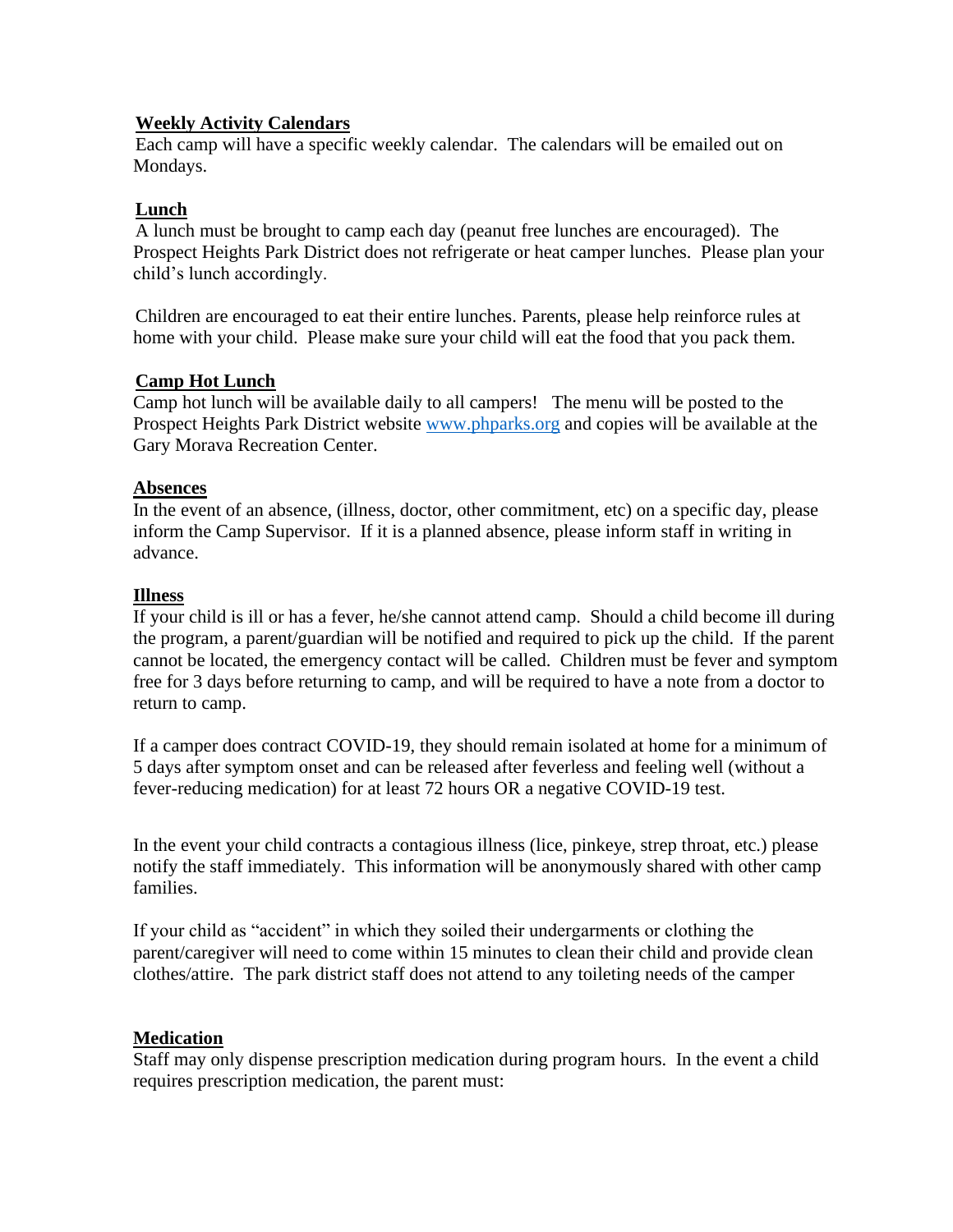- 1. Communicate the need to the Supervisor of Recreation, Camp Coordinator and Camp Counselor
- 2. Complete the medicine dispense forms. This will be completed on ePACT.
- 3. Provide medication in a pharmacy dispensed container with dosage specified (asthma inhalers, epi-pens, etc.)
- 4. Over the counter medication will NOT be dispensed unless there is written documentation from the child's physician.

#### **Medical Emergencies**

If your child is injured and requires more than basic first aid treatment:

- 1. If necessary, the paramedics will be called.
- 2. The parent/guardian or emergency contact will be called.
- 3. Paramedics will transfer injured child to the nearest hospital if it is deemed necessary.
- 4. If parent/guardian are not present, a staff member will accompany the child in the ambulance and remain at the hospital until parent/guardian or emergency contact arrives.
- 5. Parent/Guardian is responsible for the emergency medical charges for all services rendered. Your authorization for the program permits staff to secure emergency medical treatment for your child. Your commitment for payment thereof is part of the registration's agreement.

#### **Behavior and Discipline**

The Prospect Heights Park District, its instructors, supervisors and administrative staff, reserves the right to suspend, expel or deny participation in a program, event or facility to any person whose behavior materially interferes, or disrupts the quality of those offerings, the enjoyment of them by other participants, or the ability of staff to conduct or manage the activities or facility.

The Prospect Heights Park District Camp Staff reserve the right to ask a camper to leave the program at any time if he/she does not demonstrate camp appropriate behavior as mentioned in our behavior plan.

Below is a list of some of the unacceptable behavior that will not be tolerated at camp and will result in a write up or dismissal.

Bullying, not wearing a facial covering (if mandated) when necessary, foul language, leaving the camp site without permission, spitting, stealing, destruction of property, derogatory remarks about other campers' appearance or abilities, disrespect towards a counselor, or any behavior that the Recreation Supervisor warrants as inappropriate behaviors in a camp setting.

The Prospect Heights Park District has a 3-strike policy. For the first disciplinary form received the parent/guardian will receive an email from the supervisor of the program. On the participants second disciplinary form received the parent/guardian will be required to have a meeting with the program supervisor and the participant will be suspended from the program for two days. On the last and final third disciplinary form received; the participant will be dismissed from all Prospect Heights Park District programs for one year.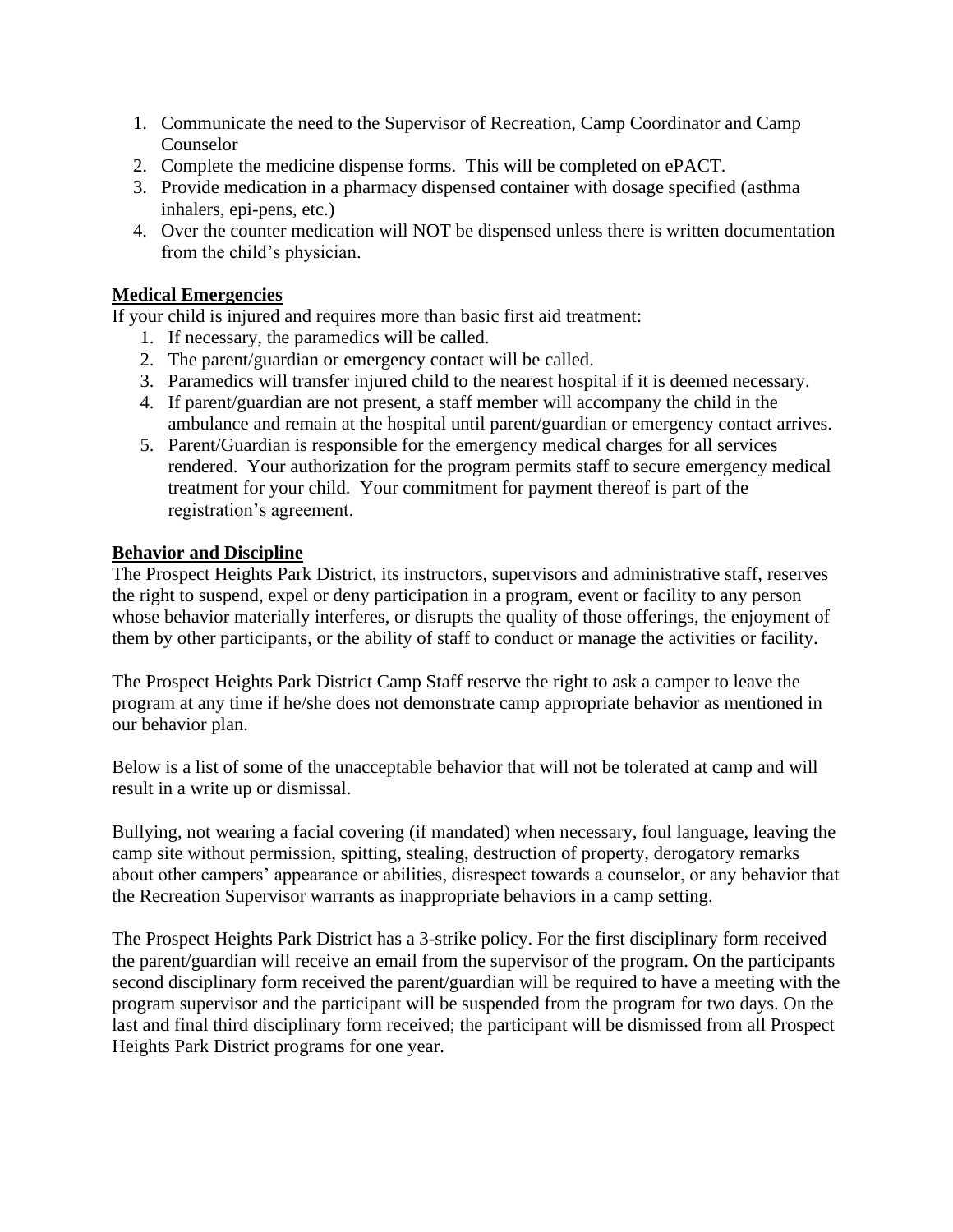#### **Receipts**

Camp is a recreation program however depending on certain circumstances the cost of the program may qualify as child care for a tax deduction. If your tax advisor decides you can use, the tax ID number is 36-2643018. Tax statements can be accessed on your online account.

#### **Suspected Abuse of Neglect**

The Prospect Heights Park District employees are mandated reporters in the State of Illinois. In accordance with the procedures set by the Abused and Neglected Child Reporting Act, any camp personnel having reasonable cause to believe that a child known to them in their professional capacity may be an abused or neglected child shall immediately report the matter to their supervisor. The proper authorities may be notified accordingly.

#### **Inclusion Assistance**

Inclusion assistance is provided by NWSRA (Northwest Special Recreation Association) to those individuals who wish to participate in their home park district programs. When registering for a park district program, the parent or individual with a disability should inform the Park District and NWSRA of any accommodations needed in order to successfully participate in the program. The Prospect Heights Park District will also contact NWSRA for assistance with the accommodation. Contact NWSRA at (847) 392-2848 for further information.

#### **Important Camp Contact Info**

Gary Morava Recreation Center (847) 394-2848 Camp Office Laura Fudala (847) 666-4878 (For Warm Ups, Extra Innings, Early Explorers, Camp Adventure, Top Score Sports, Camp Voyager, Counselor in Training and Last Hurrah).

Camp Office: Marci Glinski (847) 666-4875 (Camp Hot Lunch, Performing Arts Day Camp, Production Camp, and Sets & Design After Care Camp)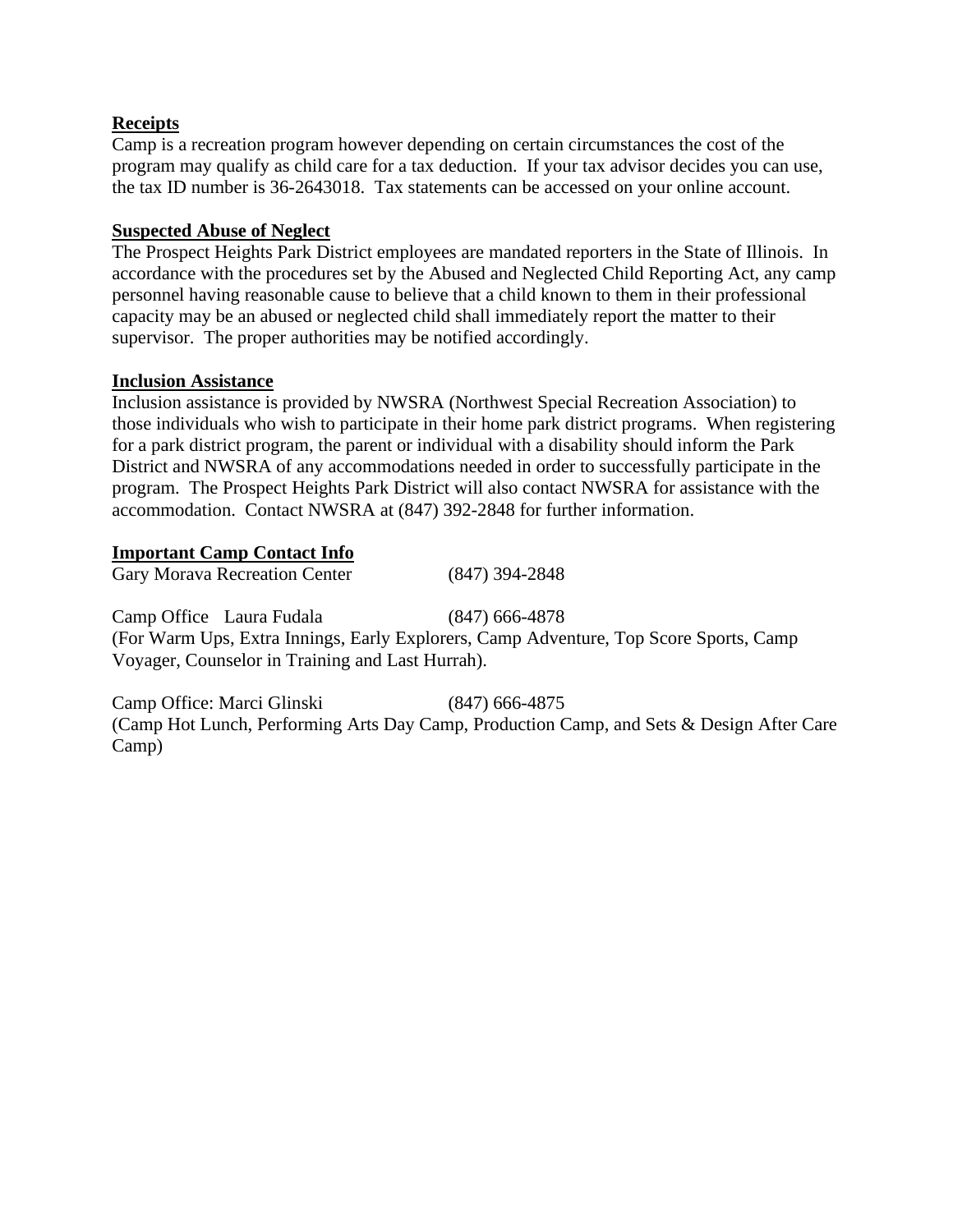# **Specific Camp Information for Summer 2022**

# **Facial Coverings (if mandated at the time of camp)**

Participants (over the age of 2Y) should wear face coverings over their nose and mouth at all times except when eating, swimming, or when outside and able to maintain a safe social distance (exceptions can be made for people with medical conditions or disabilities that prevent them from safely wearing a face covering).

*Does my child need to wear facial covering?* Yes. If your child is over two years old and does not have a medical condition or disability that prevents them from safely wearing a facial covering (such as respiratory, heart, or sensory issues), then your child is required to wear facial covering if they are outdoors and unable to maintain a safe distance from others or if they are in an indoor space.

There are many great resources on the internet (example:

[https://kidshealth.org/LurieChildrens/en/parents/coronavirus-masks.html\)](https://kidshealth.org/LurieChildrens/en/parents/coronavirus-masks.html) or for helping your child feel comfortable wearing a facial covering, fun patterned material, making a game of it and we will emphasis super hero's wear masks not capes.

#### **Social Distancing**

Activities will be set up to allow for safe social distancing between participants. We will emphasize outdoor, socially distant activities as much as possible. When we are unable to maintain safe social distance, facial coverings will be required. We will display visual markers 6 feet apart to encourage social distancing where practical.

The Prospect Heights Park District is committed to our participant's well-being and providing a safe environment for them. Social distancing practices will be implemented during programs to minimize and avoid contact. We will manage the situation, but unfortunately, we cannot guarantee a 100% socially distanced environment.

#### **Personal Hygiene**

Hand washing will be frequent.

Hand sanitizer will be available, in each program area. Please send a bottle of hand sanitizer with your child.

#### **Facility Cleaning**

The frequency of routine cleaning, sanitization and disinfection has increased in the facilities, especially in common and high traffic areas, and frequently touched surfaces.

#### **Healthy Monitoring**

If your children(ren) can respond "Yes"" to any of the questions below OR show symptoms, please keep your child at home if they are sick or do not feel well.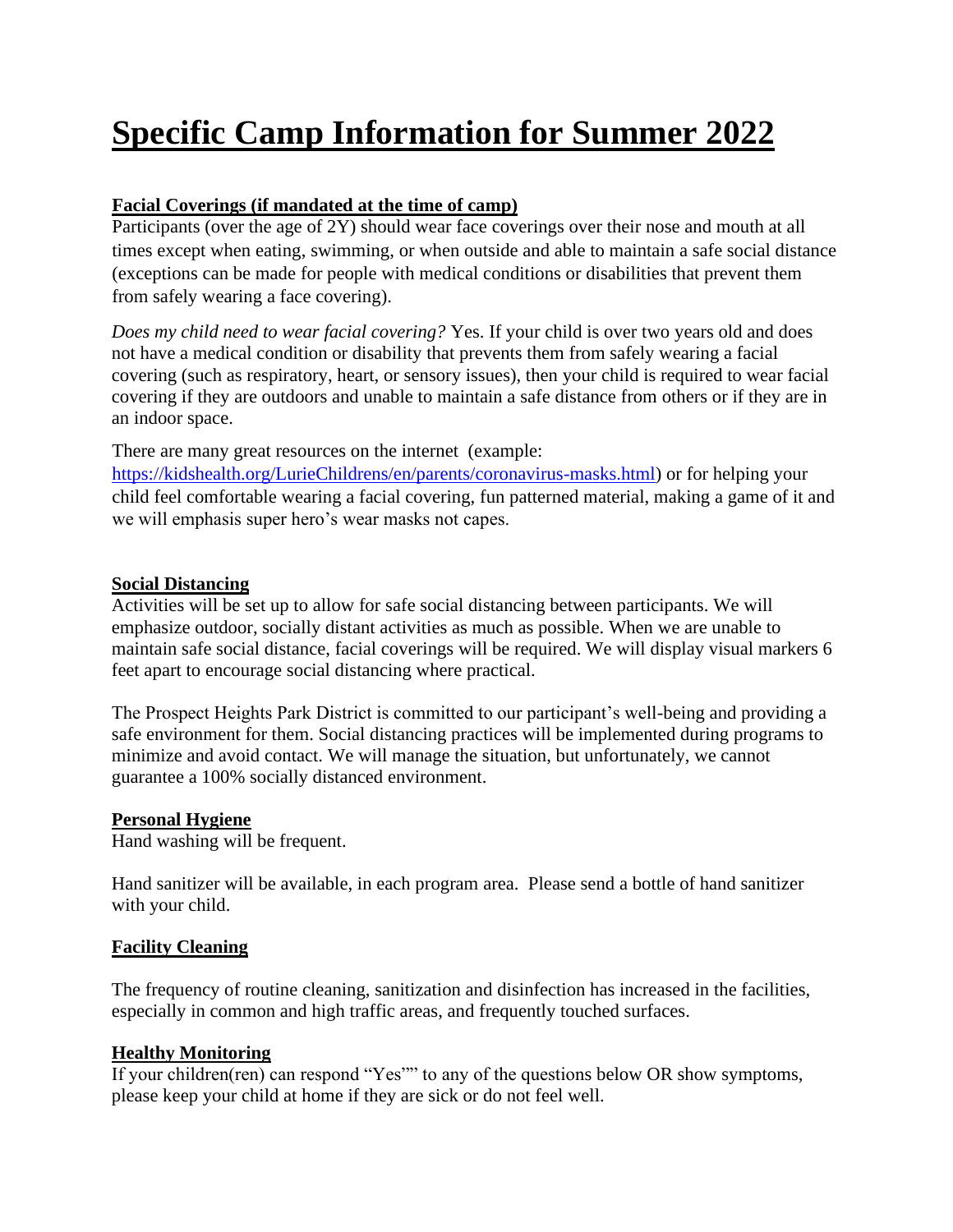- Have you felt feverish?
- Do you have a cough?
- Do you have a sore throat?
- Have you been experiencing difficulty breathing or a shortness of breath?
- Do you have muscle aches?
- Have you had a new or unusual headache (e.g., not related to caffeine, diet, or hunger, not related to a history of migraines, clusters, or tension, not typical to the individual)?
- Have you noticed a new loss of taste or loss of smell?
- Have you been experiencing chills or rigors?
- Do you have any gastrointestinal concerns (e.g., abdominal, pain, vomiting, diarrhea)?
- Is anyone in your household displaying any symptoms of COVID-19
- To the best of your knowledge, have you or anyone in your household come into close contact with anyone who has tested positive for COVID-19?

If a participant does develop symptoms while at camp, they should be sent home until they have had no fever for at least 72 hours, other symptoms have improved, and at least 10 days have passed since their symptoms have first appeared. If a camper does contract COVID-19, they should remain isolated at home for a minimum of 5 days after symptom onset and can be released after feverless and feeling well (without a fever-reducing medication) for at least 72 hours OR has a negative COVID-19 test.

If participant does contract COVID-19, we would contact the proper authorities and follow the appropriate protocol.

If a child or staff member becomes ill at camp they will be immediately be isolated from the group. Parents will be notified and asked to pick up their child within 45 minutes of being notified.

#### **Zero Tolerance**

• It is imperative that a facial covering be worn when social distancing cannot be attained. If a child refuses to wear their facial covering, parent contact will be made and the child will be asked to be picked up from camp. The child will be allowed to return to camp the next day. On the second time, a parent contact is made for this same reason, the child will be asked to leave camp for the remainder of the session, no refund will be given.

#### **Notice of Heightened Risk**

• Participants and parents/guardian please remember you are the ultimate decision-makers with respect to whether you or your children have underlying health conditions that may put you or them at heightened risk in public settings and whether you or your children should be in a public program at this time. All participants must comply with COVID-19 related policies (and all other policies), and failure to do so may lead to prompt dismissal from the program or facility.

#### **Prospect Heights Park District-COVID-19 Policy**